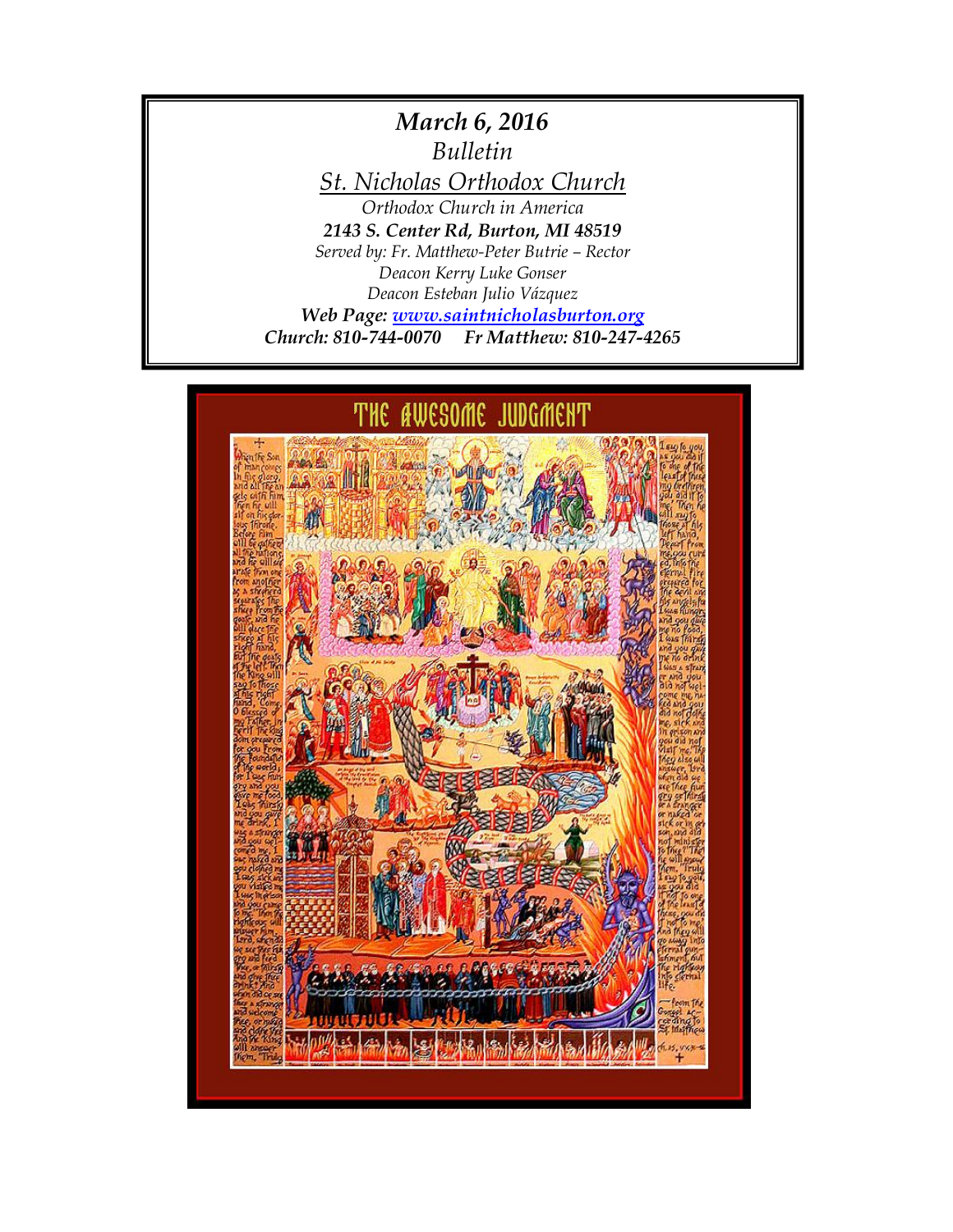**SUNDAY, MARCH 6, 2016 SUNDAY OF MEATFARE — Tone 7. Sunday of the Last Judgment. The 42 Martyrs of Ammoria in Phrygia, including: Constantine, Aetitus, Theophilus, Theodore, Melissenus, Callistus, Basoës and others (ca. 845). The Uncovering of the Precious Cross and the Precious Nails by Empress St. Helen (Elena) in Jerusalem (326). Monk Martyrs Conon and his son, Conon, of Iconium (270- 275). Ven. Arcadius of Cyprus (4th c.).**

#### **TROPARIA**

**(Tone 7)** By Thy Cross, Thou didst destroy death! To the thief, Thou didst open Paradise! For the myrrhbearers, Thou didst change weeping into joy! And Thou didst command Thy disciples, O Christ God, to proclaim that Thou art risen, granting the world great mercy!

**(Tone 4)** In truth you were revealed to your flock as a rule of faith, a model of meekness, and teacher of abstinence, so you won the heights by humility, and riches by poverty, O Holy Father Nicholas, intercede with Christ God to save our souls.

### **KONTAKION**

**(Tone 1)** When Thou, O God, shalt come to earth with glory, / all things shall tremble, / and the river of fire shall flow before Thy judgment seat; / the books shall be opened, and the hidden things disclosed; / then deliver me from the unquenchable fire, // and make me worthy to stand at Thy right hand, O Righteous Judge!

#### *The Prokeimenon in the Third Tone:* **Great is our Lord, and abundant in power, / His understanding is beyond measure.**

*v.* **Praise the Lord! For it is good to sing praises to our God!**

#### **THE FIRST EPISTLE OF THE HOLY APOSTLE PAUL TO THE CORINTHIANS (8:8 - 9:2)** Brethren:

Food will not commend us to God. We are no worse off if we do not eat, and no better off if we do. Only take care lest this liberty of yours somehow become a stumbling block to the weak. For if any one sees you, a man of knowledge, at table in an idol's temple, might he not be encouraged, if his conscience is weak, to eat food offered to idols? And so by your knowledge this weak man is destroyed, the brother for whom Christ died. Thus, sinning against your brethren and wounding their conscience when it is weak, you sin against Christ. Therefore, if food is a cause of my brother's falling, I will never eat meat, lest I cause my brother to fall. Am I not free? Am I not an apostle? Have I not seen Jesus our Lord? Are not you my workmanship in the Lord? If to others I am not an apostle, at least I am to you; for you are the seal of my apostleship in the Lord.

#### *Alleluia, Tone 8*

*v.* **Come; let us rejoice in the Lord! Let us make a joyful noise to God our Savior!**

*v.* **Let us come before His face with thanksgiving; let us make a joyful noise to Him with songs of praise!**

## **THE HOLY GOSPEL ACCORDING TO ST MATTHEW (25:31-46)**

At that time Jesus said, "When the Son of Man comes in his glory, and all the angels with him, then he will sit on his glorious throne. Before him will be gathered all the nations, and he will separate them one from another as a shepherd separates the sheep from the goats, and he will place the sheep at his right hand, but the goats at the left. Then the King will say to those at his right hand, 'Come, O blessed of my Father, inherit the kingdom prepared for you from the foundation of the world; for I was hungry and you gave me food, I was thirsty and you gave me drink, I was a stranger and you welcomed me, I was naked and you clothed me, I was sick and you visited me, I was in prison and you came to me.' Then the righteous will answer him, 'Lord, when did we see thee hungry and feed thee, or thirsty and give thee drink? And when did we see thee a stranger and welcome thee, or naked and clothe thee? And when did we see thee sick or in prison and visit thee?' And the King will answer them, 'Truly, I say to you, as you did it to one of the least of these my brethren, you did it to me.' Then he will say to those at his left hand, 'Depart from me, you cursed, into the eternal fire prepared for the devil and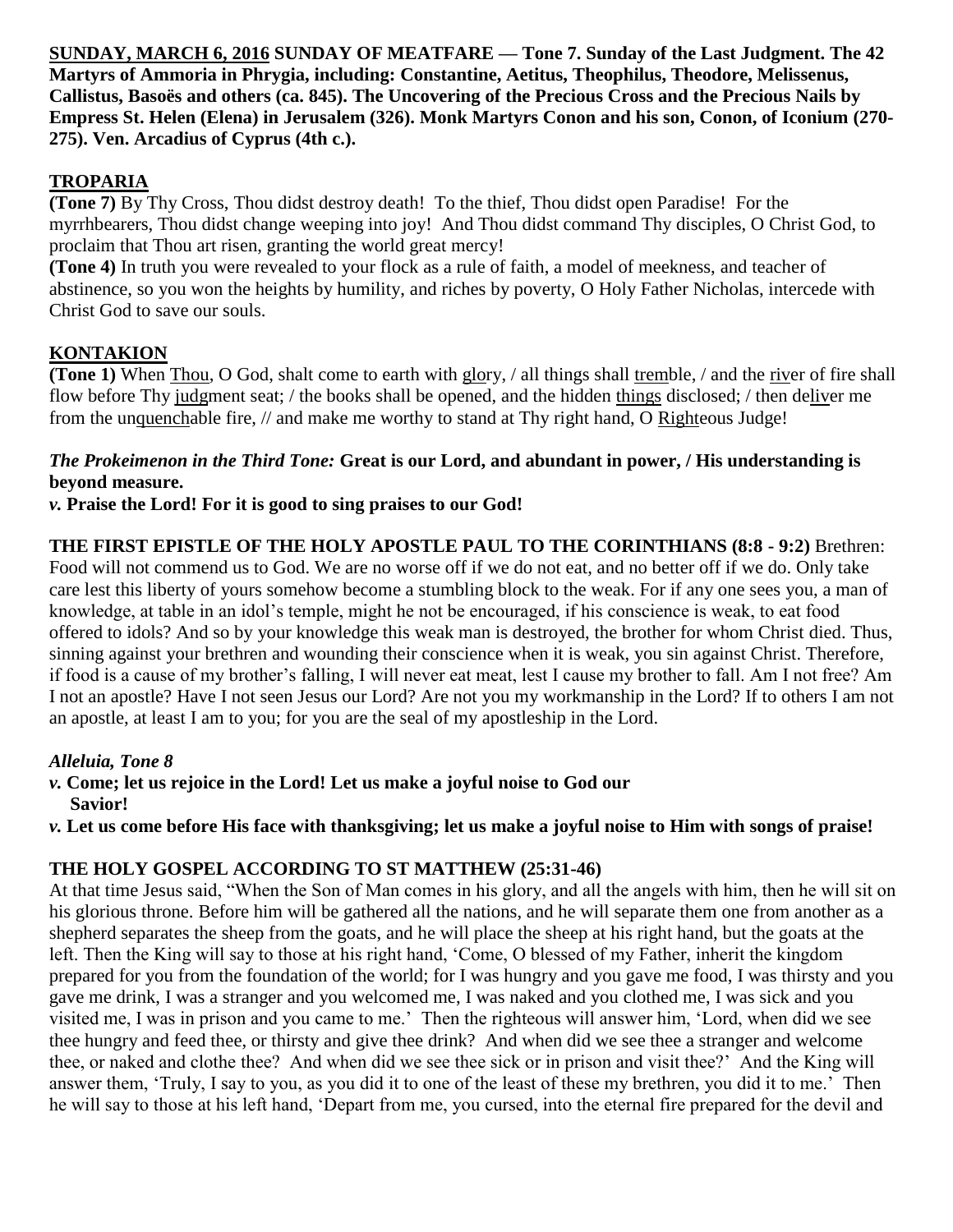his angels; for I was hungry and you gave me no food, I was thirsty and you gave me no drink, I was a stranger and you did not welcome me, naked and you did not clothe me, sick and in prison and you did not visit me.' Then they also will answer, 'Lord, when did we see thee hungry or thirsty or a stranger or naked or sick or in prison, and did not minister to thee?' Then he will answer them, 'Truly, I say to you, as you did it not to one of the least of these, you did it not to me.' And they will go away into eternal punishment, but the righteous into eternal life."

#### **COMMUNION HYMN**

Praise the Lord from the heavens, praise Him in the highest! Alleluia! Alleluia! Alleluia!

#### *Sunday of Meatfare - the Last Judgment*

Today's Gospel reading is Matthew 25:31-46, the parable of the Last Judgment. It reminds us that while trusting in Christ's love and mercy, we must not forget His righteous judgment when He comes again in glory. If our hearts remain hardened and unrepentant, we should not expect the Lord to overlook our transgressions simply because He is a good and loving God. Although He does not desire the death of a sinner, He also expects us to turn from our wickedness and live (Ezek. 33:11). This same idea is expressed in the prayer read by the priest after the penitent has confessed his or her sins (Slavic practice).

The time for repentance and forgiveness is now, in the present life. At the Second Coming, Christ will appear as the righteous Judge, Who will render to every man according to his deeds" (Rom. 2:6). Then the time for entreating God's mercy and forgiveness will have passed.

As Father Alexander Schmemann reminds us in his book GREAT LENT (Ch. 1:4), sin is the absence of love, it is separation and isolation. When Christ comes to judge the world, His criterion for judgment will be love. Christian love entails seeing Christ in other people, our family, our friends, and everyone else we may encounter in our lives. We shall be judged on whether we have loved, or not loved, our neighbor. We show Christian love when we feed the hungry, give drink to the thirsty, clothe the naked, visit those who are sick or in prison. If we did such things for the least of Christ's brethren, then we also did them for Christ (Mt.25:40). If we did not do such things for the least of the brethren, neither did we do them for Christ (Mt.25:45).

Today is the last day for eating meat and meat products until Pascha, though eggs and dairy products are permitted every day during the coming week. This limited fasting prepares us gradually for the more intense fasting of Great Lent.

March 6, 2016

န်မာ ဝန်စွိုး ဝန်စွာ ဝန်စွာ ဝန်စွာ ဝန်စွာ ဝန်စွာ ဝန်စွာ ဝန်စွာ ဝန်စွာ ဝန်စွာ ဝန်စွာ ဝန်စွာ ဝန်စွာ

#### **CANDLE INTENTIONS FOR THE HEALTH AND BLESSINGS OF**

| Brooklyn Marie Wagner, Olivia Ann Wagner born Feb. 26, Shari & Steve Nicoloff's |                        |
|---------------------------------------------------------------------------------|------------------------|
|                                                                                 | Steve & Shari Nicoloff |
|                                                                                 |                        |
|                                                                                 | Joe Tome               |
|                                                                                 |                        |
|                                                                                 |                        |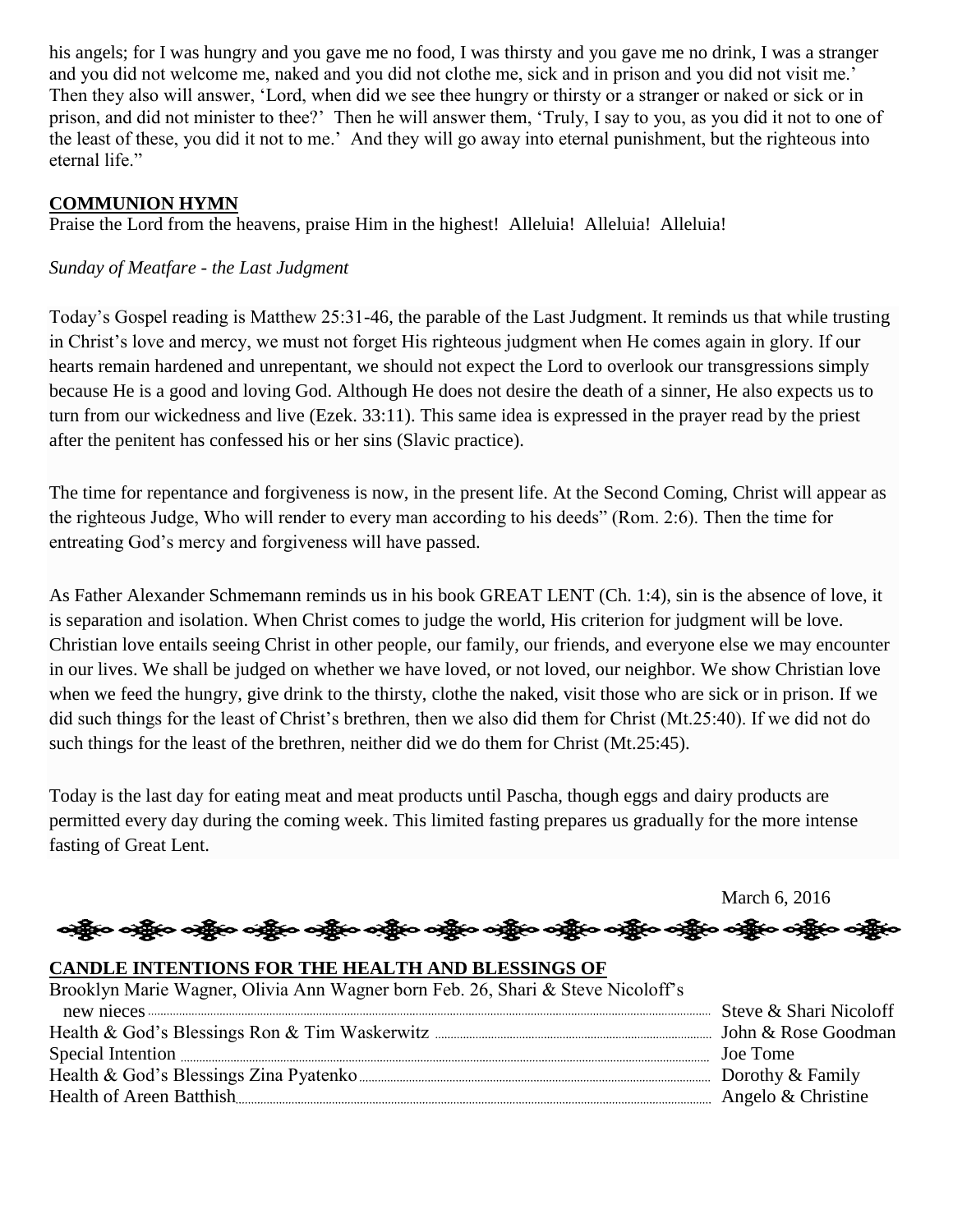| Fr. Joe, Fr. Moses, Fr. Lavrenty, Deacon Anthony, Ruth, Aaron, Alex, Anna,   |                 |
|------------------------------------------------------------------------------|-----------------|
| Gloria, Laurie, Walt & Zina, Dorothy, Jeanette, Reggie, Stojan & Mira, Bosa, |                 |
|                                                                              |                 |
|                                                                              |                 |
| Congratulation & God's Blessings Deacon Michael Bassett on his elevation     |                 |
| to Protodeacon                                                               | Dorothy Goodman |

#### **CANDLE INTENTIONS FOR ALL THOSE IN BLESSED REPOSE**

|                       | . Angelo $&$ Christine |
|-----------------------|------------------------|
|                       | Alex & Magda Popoff    |
| Sara Tome, Peter Tome | Joe Tome               |

# ခရွို့က ခရွိက သန္တို့က ခရွိက သန္တို့က ခရွိက ခရွိက ခရွိက ခရွိက သန္တို့က သန္တို့က ခရွိက ခရွိက ခရွိက

Welcome all of our friends and visitors to St. Nicholas! Please join us for our Meatfare Luncheon in the parish hall.

**AXIOS!!** Deacon Michael Bassett of St. George. Deacon Michael was elevated to Protodeacon last Sunday, February 29, by Bishop Anthony of the Antiochian Diocese of Toledo.

**MEATFARE LUNCHEON** sponsored by St. Juliana's Guild will be held today following Liturgy. The menu consists of Lasagna, Baked Chicken, Garlic Bread, Salad, Dessert and Beverage. Join us for fellowship and a wonderful homemade meal as we prepare for Lent. The meal is free-will offering, please be generous.

**100th ANNIVERSARY COMMITTEE** will meet on Tuesday, March 8 @ 5:45 pm.

**PARISH COUNCIL** will meet on Tuesday, March 8 at 6:45 pm. Please call the parish office if you are unable to attend this meeting. Remember to pick up your packets before leaving today.

**100th ANNIVERSARY PILGRIM ICON** There is a sign-up sheet in the narthex for parishioners to take the icon to their homes a week at a time. There is a special carrying case for the icon and a card with prayers you can offer before the image of the Mother of God.

# **CHARITY MINISTRIES**

**HOPE IN A BOX** is collecting Feminine Care Products for March. Place the items in the Blue Box in the hall. Catholic Charities Community Closet will distribute the items.

**FOOD DRIVE** Place non-perishable food items in the other blue box in the hall.

**NORTH END SOUP KITCHEN We serve on Thursday, April 7 from 9 am to 1 pm.**

**CHEESEFARE LUNCHEON** will be held next Sunday. The cost for the meal; \$10 for adults, \$5 for children 12 and under.

WALK FOR LIFE will be held Saturday, March 12 from 9 am to 12 pm at Carman-Ainsworth High School. Come to walk or come cheer us on. The event will help support the Answer Center for Women in Flint. This is the 100<sup>th</sup> Anniversary event for March. For more information or to register to walk see Deborah Gonser-Adams.